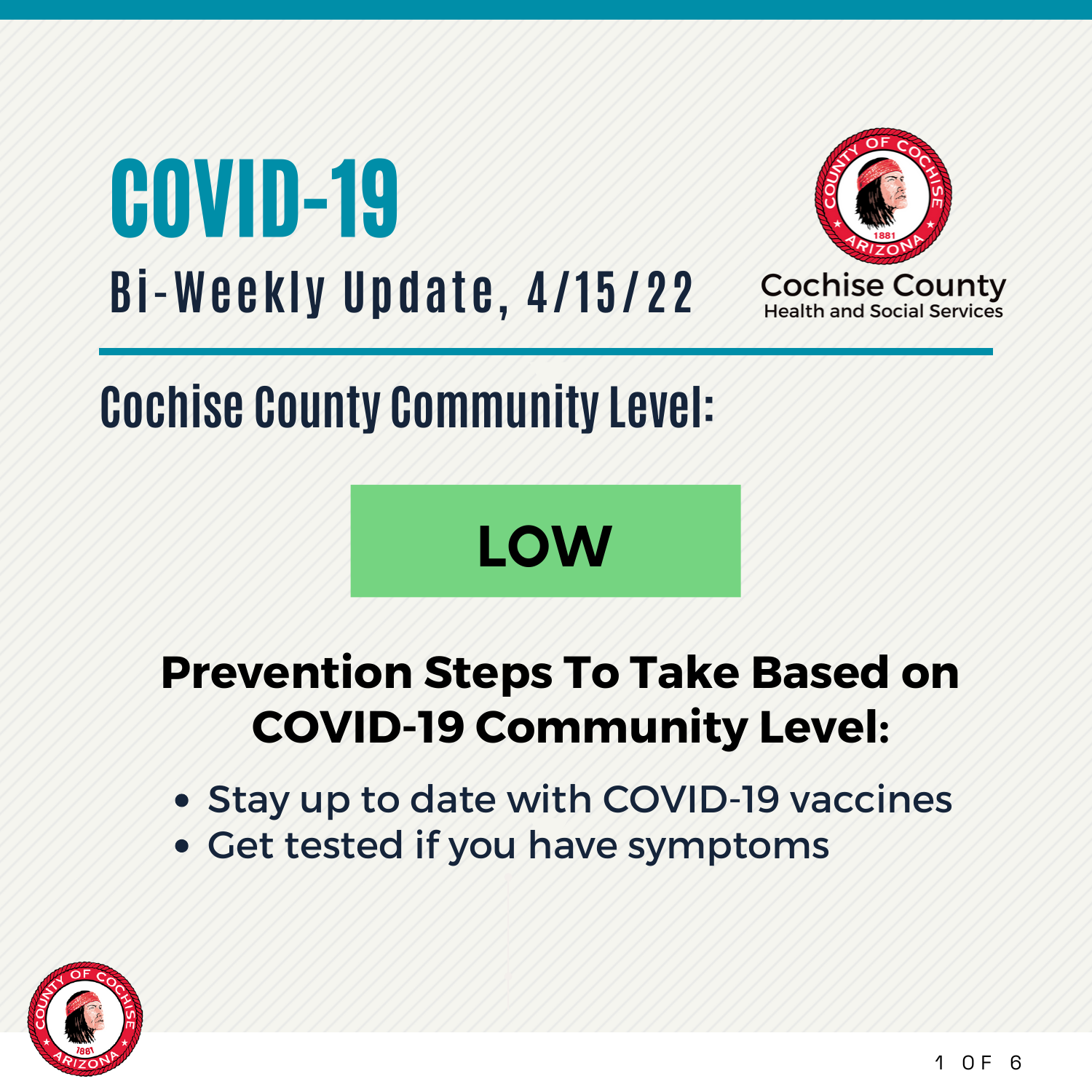#### As of April 13, 2022 **Cases and Trends**

- **67** new cases since 3/30/22 31,421 total COVID-19 cases
- **2** new hospitalizations since 3/30/22 1,333 total COVID-19 hospitalizations
- **0** confirmed deaths since 3/30/22
	- 563 total COVID-19 related deaths

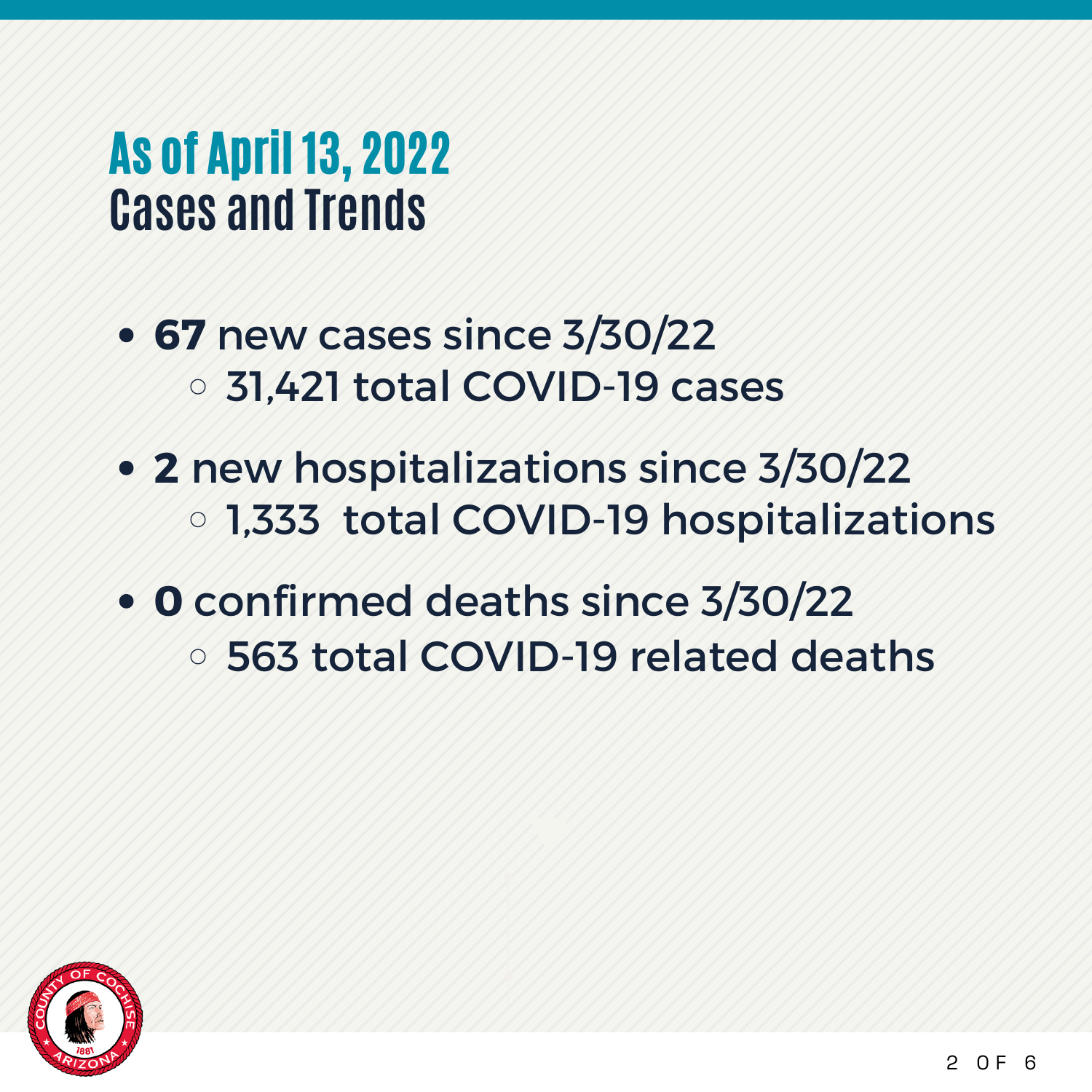#### As of April 13, 2022 **Cases and Case Hospitalizations by Week**

**Cases and Case Hospitalizations by MMWR Week** 



Chart 1

In week 14, there were 35 new cases reported in Cochise County with 1 hospitalization. This is a 12.5% decrease in cases and a 50% decrease in hospitalizations from the previous week.

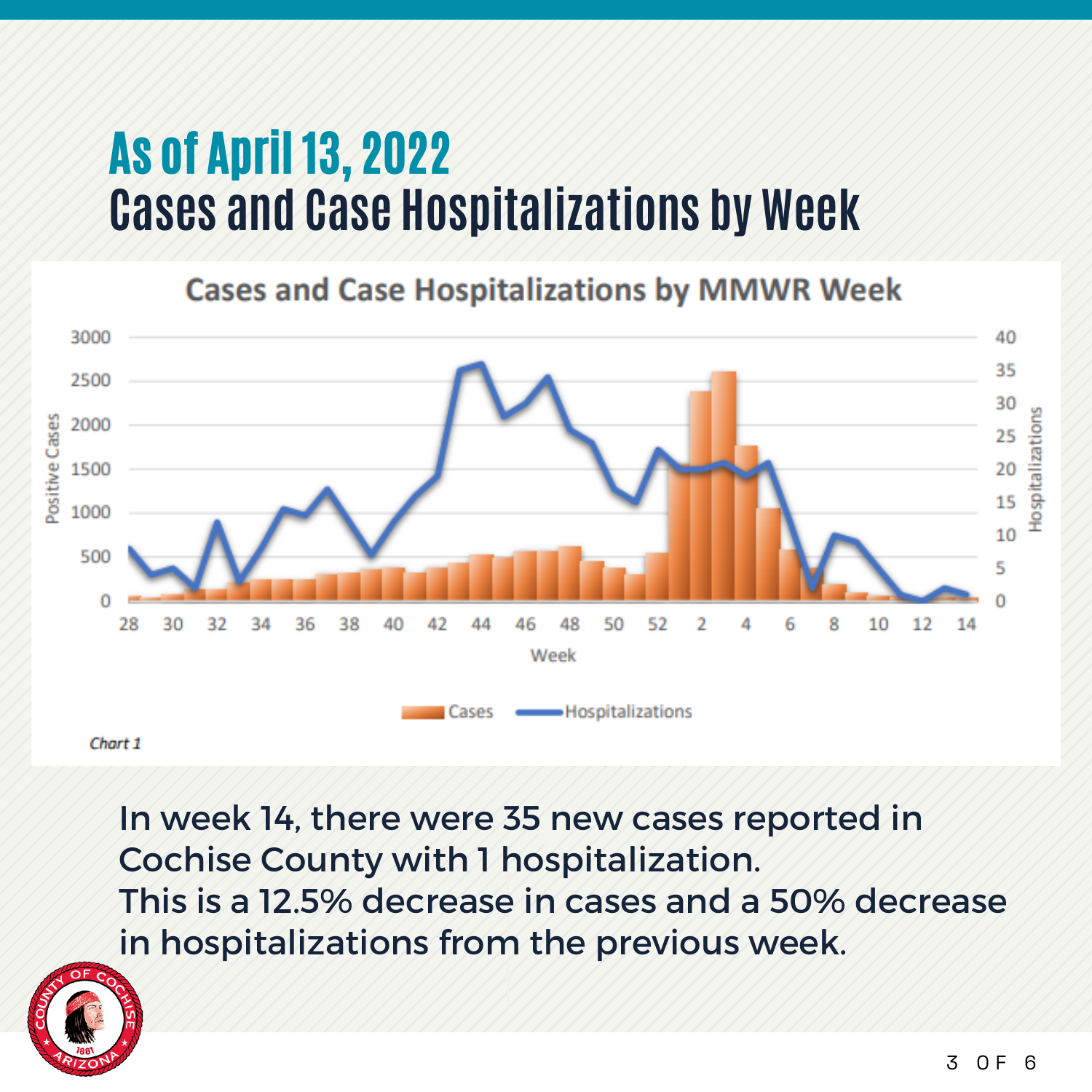#### As of April 13, 2022 **Cochise County Schools Update:**

- **1,356** school-related cases since the start of the Spring semester on 1/3/22.
	- **8** new cases in the past two weeks.
	- **0.6%** of total cases have been added in the past two weeks.
- **0/65** schools are currently meeting the outbreak definition.

Up **0** school in the past two weeks.

- **33/65** schools have met the outbreak definition since the start of the semester on 1/3/22
	- Up **0** schools in the past two weeks.

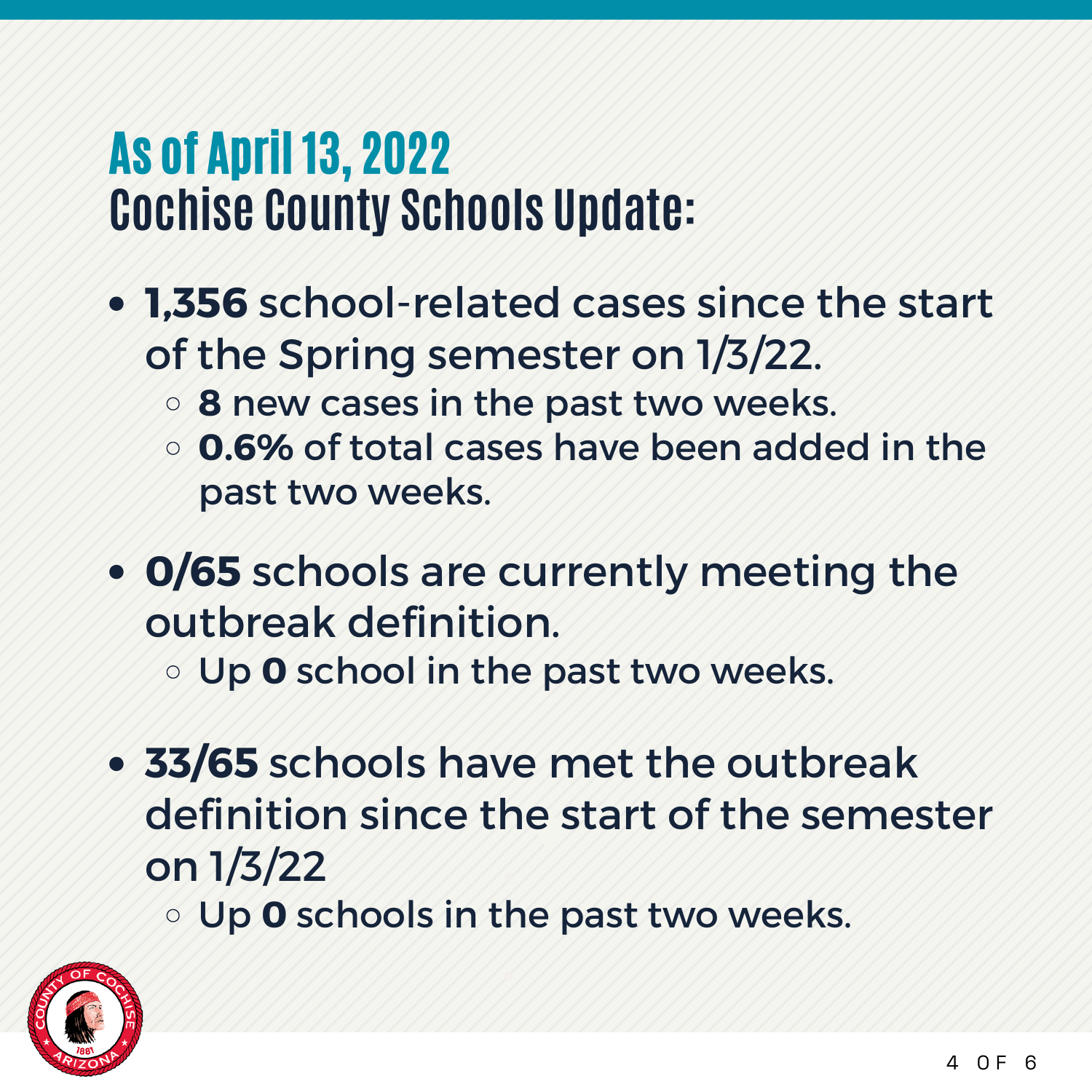### As of April 13, 2022 **COVID-19 Testing:**

- COVID-19 at-home-tests are available at community libraries throughout Cochise County. Call your local library for details and availability.
- Local healthcare providers continue to offer free testing at select locations. Call or visit your nearest provider to learn more.
- COVID-19 at-home-tests AND N95 masks were distributed to First Things First Program (daycares) and community outreach events including CHSS clinics.
- Find COVID-19 Testing
	- www.testnow.com



www.covidtests.gov